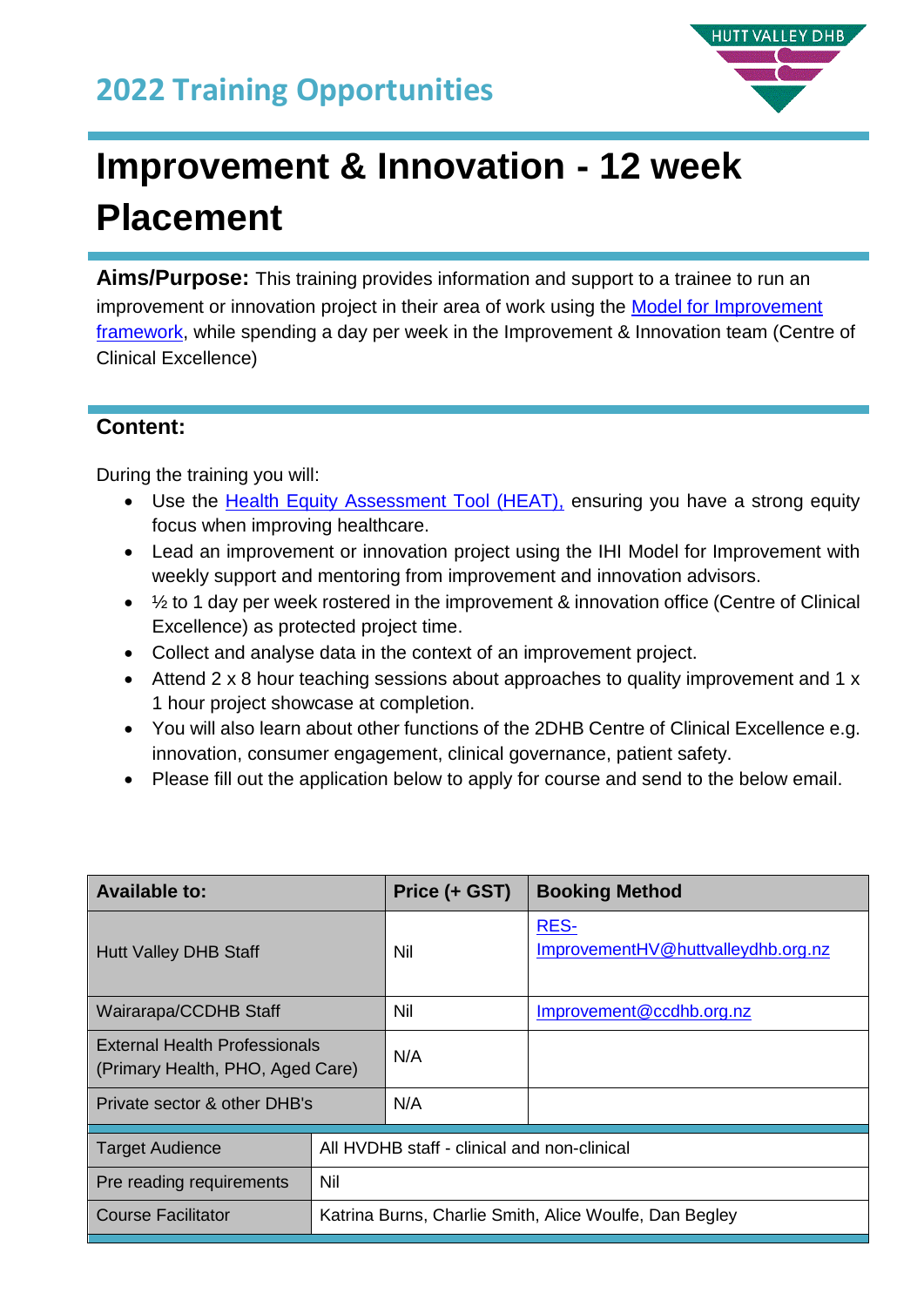# **2022 Training Opportunities**



| <b>Course Details:</b>                                 |                                |                               |                                                                         |                |  |  |  |
|--------------------------------------------------------|--------------------------------|-------------------------------|-------------------------------------------------------------------------|----------------|--|--|--|
|                                                        | Day                            | Date                          | Venue                                                                   | Start - Finish |  |  |  |
| Course                                                 | Day 1: 20th April<br>Wednesday |                               | Wellington - Grace Neill Block (GNB),<br>Level 6, Conference room       | 0900-1700      |  |  |  |
|                                                        | Friday                         | Day 2: 13th May               | Hutt - Pilmuir House- Boardroom,<br>Ground floor, (left at main doors)  | 0900-1700      |  |  |  |
| Day 1: 19 <sup>th</sup> July<br>Course<br>Tuesday<br>2 |                                |                               | Hutt - Pilmuir House- Boardroom<br>Ground floor (left at main entrance) | 0900-1700      |  |  |  |
|                                                        | Tuesday                        | Day 2: 2 <sup>nd</sup> August | Hutt - Pilmuir House- Boardroom<br>Ground floor (left at main entrance) | 0900-1700      |  |  |  |